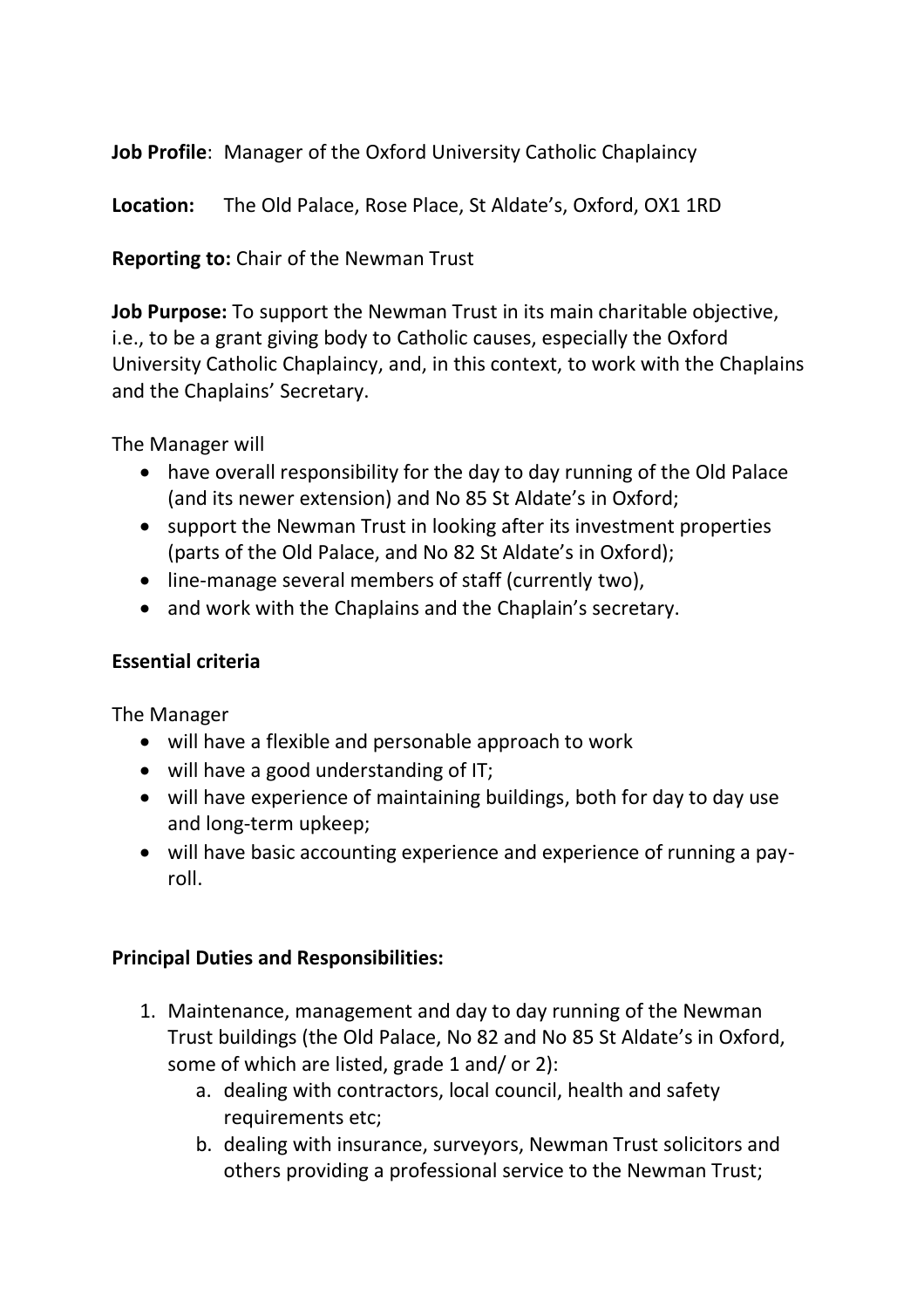- c. dealing with the Trust's tenants;
- d. directing other staff members to support maintenance of the Trust's buildings. (Currently there are the live-in housekeeper/ cleaner, and the maintenance assistant.)
- 2. Accounts:
	- a. day-to day accounting; the Newman trust currently uses Xero;
	- b. working with the Newman Trust accountants and auditors, and others providing a professional service to the Newman Trust
	- c. directing other staff in support work for the accounts.
- 3. Staff Pay Roll and Pensions:
	- a. Processing the payroll on a monthly basis, using an online system for pay roll and pensions;
	- b. working on handbooks, job descriptions, updating contracts and other HR related work.
- 4. Website:
	- a. Overall maintenance of and responsibility for the Newman Trust website, working with a website designer and with university IT;
	- b. keeping the non-chaplaincy part of the website up to date;
	- c. organising training and/or training others.
- 5. Facilities Management, especially for the Conference Business:
	- a. Responsible for generating commercial business for the Newman Trust, through the hiring out of event and meeting space within the Newman trust building. The Newman Trust currently uses the on-line systems Planyo and Checkfront.
	- b. balancing conference business with chaplaincy's and students' needs;
	- c. line-managing other members of staff who look after the day-to day tasks for the conference business.
- 6. Student Accommodation:
	- a. organising licence agreements for student rooms within the chaplaincy;
	- b. monitoring payments;
	- c. looking after maintenance etc. and supervising housekeeping